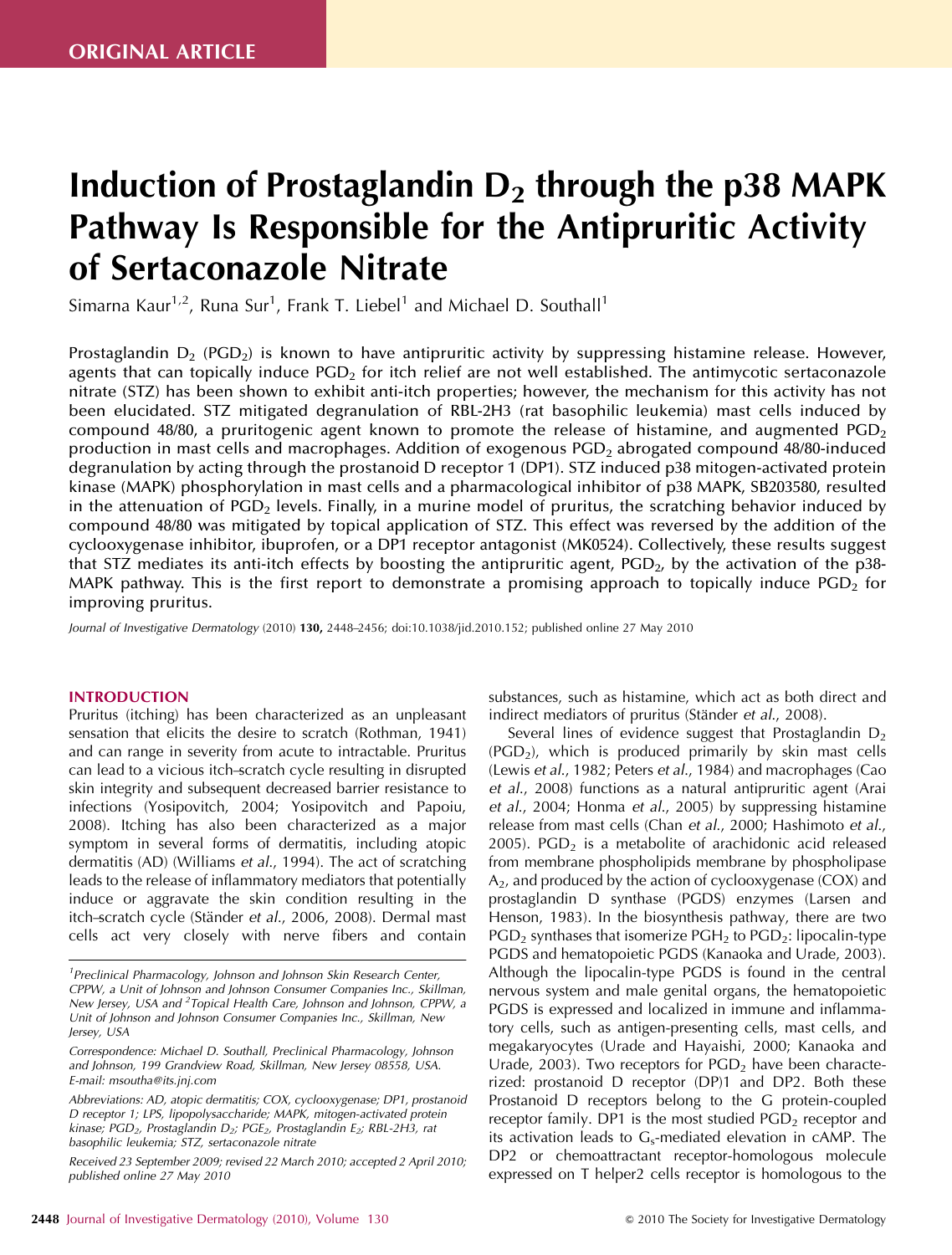chemoattractant receptor that is expressed on T-helper type 2 cells. The two receptors vary in their cellular expression: the DP1 receptor is the subtype found in mast cells, whereas the DP2 receptor is expressed in T-helper type 2 cells, basophils, etc. (Park and Christman, 2006).

 $PGD<sub>2</sub>$  is involved in the regulation of several physiological and pathophysiological processes, such as sleep induction, vasodilatation, recruitment of inflammatory cells, allergic asthma, platelet aggregation, etc. (Kanaoka and Urade, 2003). There is also emerging evidence pointing toward the potential role of this prostanoid in skin and wound repair (Kämpfer et al., 2003, 2005). Recent studies have provided new insights into the role of  $PGD<sub>2</sub>$  in the suppression of scratching behavior in mice (Arai *et al*., 2004; Honma *et al*., 2005; Futaki *et al*., 2007). Using NC/Nga mice as a model for AD, it was observed that topical application of  $PGD<sub>2</sub>$  resulted in a remarkable inhibition of itching in mice, even at low doses (Arai *et al*., 2004). In the same strain of mice, cutaneous barrier disruption caused by mechanical scratching led to elevated levels of prostaglandins, with marked increases observed for  $PGD<sub>2</sub>$  and  $PGE<sub>2</sub>$  levels, suggesting a physiological role of these prostanoids in the repair of the skin damaged by scratching (Futaki *et al*., 2007). Scratching caused by ovalbumin injected into ovalbumin-sensitized mice was also suppressed by  $PGD<sub>2</sub>$ , suggesting that this prostanoid decreased IgE-mediated scratching by inhibiting the corresponding histamine release from activated mast cells (Hashimoto *et al*., 2005).

The broad-spectrum antifungal agent sertaconazole nitrate (STZ) (Pfaller and Sutton, 2006) has been shown to exhibit anti-inflammatory and anti-itch activities (Agut *et al*., 1996; Liebel *et al*., 2006). Using a murine model of Substance P-induced itch, we previously demonstrated that STZ inhibits the scratching response in mice The anti-inflammatory activity of STZ was recently shown to be mediated through the  $p38$ -COX-2-PGE<sub>2</sub> mechanism, in which STZ induced  $PGE<sub>2</sub>$  production through the p38-mitogen-activated protein kinase (MAPK) pathway (Sur *et al*., 2008a). However, signaling mechanism(s) that govern the antipruritic activity of STZ are not fully understood. In this study, we explore the pathway by which STZ mediates its anti-itch activity. This is the first study to show that a topical antimycotic agent, STZ mediates its antipruritic activity by enhancing  $PGD<sub>2</sub>$  levels in mast cells and macrophages by induction of the p38-MAPK pathway. Elevated  $PGD<sub>2</sub>$  levels attenuate mast cell degranulation, leading to anti-itch response. The antipruritic activity of STZ may contribute significantly to its application in fungal infections in which itch is a predominant symptom. The use of this particular antimycotic agent could provide additional benefits to patients with fungal infections toward relieving multiple conditions, including inflammation and itch.

## RESULTS

# STZ reverses compound 48/80-induced degranulation of mast cells and stimulates  $PGD<sub>2</sub>$  levels through the p38-MAPK pathway

Degranulation of mast cells leading to the release of histamine, the enzymes tryptase and  $\beta$ -hexosaminidase, and other mediators, has been confirmed as one of the most important factors inducing pruritus and an important target for curing chronic itch (Yamashita *et al*., 2007). Thus, compounds that suppress degranulation of mast cells can potentially be of high value in anti-itch therapy. Therefore, we first looked at compound 48/80-induced degranulation in rat basophilic leukemia (RBL-2H3) mast cells to assess antipruritic activity. The secretagogue, compound 48/80 was added alone or in conjunction with the indicated concentrations of STZ, and a time course study was performed to look at time points ranging from 15 minutes to 6 hours (data for 1–6 hours time points not shown). Treatment with compound 48/80 for 30 minutes led to the release of  $\sim$ 21% of the granule marker β-hexosaminidase from mast cells. STZ was found to significantly reverse the degranulatory effect of compound 48/80 in RBL-2H3 cells as early as 15 (Figure 1a) and 30 minutes (Figure 1b) after treatment with the secretagogue by approximately 30–40% overall. The antimycotic did not exert a significant effect on mast cell degranulation when evaluated in the absence of compound 48/80 induction (data not shown). To further dissect the mechanism,  $PGD<sub>2</sub>$  levels were analyzed from the same supernatants that were initially tested for  $\beta$ -hexosaminidase release by using competitive  $PGD<sub>2</sub>$  ELISA. STZ enhanced the levels of  $PGD_2$  (1,400–1,800 pg ml<sup>-1</sup>) produced by compound 48/80 starting at the 30-minute time point (Figure 1c), and this increase was more pronounced at higher time points. In the absence of compound 48/80 induction, STZ alone led to  $\sim$  40% increase in PGD<sub>2</sub> levels (data not shown). A pharmacological inhibitor of p38 MAPK, SB203580, was also tested to evaluate the pathway by which STZ mediates its anti-itch effects. Pretreatment with SB203580 suppressed the above-mentioned effects of STZ on mast cell degranulation and  $PGD<sub>2</sub>$  production (Figures 1a–c). The inhibitor alone led to  $11.1 \pm 2.3\%$  increase in mast cell degranulation and no change in  $PGD<sub>2</sub>$  release when compared with the corresponding vehicle control (in the absence of any inducing agent) after 30 minutes of treatment (data not shown). As mast cell degranulation is a good measure for pruritic activity, suppression of  $\beta$ -hexosaminidase release in combination with the induction of  $PGD<sub>2</sub>$  by STZ provides strong evidence that this antifungal agent mediates its antipruritic activity by augmenting  $PGD<sub>2</sub>$  levels.

# $STZ$  enhances  $PGD<sub>2</sub>$  levels in LPS-stimulated macrophages and compound 48/80-stimulated mast cells after 24 hours of treatment through the p38-MAPK pathway

 $PGD<sub>2</sub>$  is primarily expressed in skin mast cells and macrophages (Lewis *et al*., 1982; Peters *et al*., 1984; Cao *et al*., 2008); therefore, we further evaluated the levels of  $PGD<sub>2</sub>$  in both these cell types after stimulation with compound 48/80 or lipopolysaccharide (LPS) in conjunction with STZ. To verify whether the previously observed increase in  $PGD<sub>2</sub>$ production was a transient or long-term effect, murine macrophages RAW-264.7 and RBL-2H3 mast cells were treated with LPS (Figure 2a) or compound 48/80 (Figure 2b) alone or in combination with the indicated concentrations of STZ for 24 hours.  $GD<sub>2</sub>$  levels were measured 24 hours after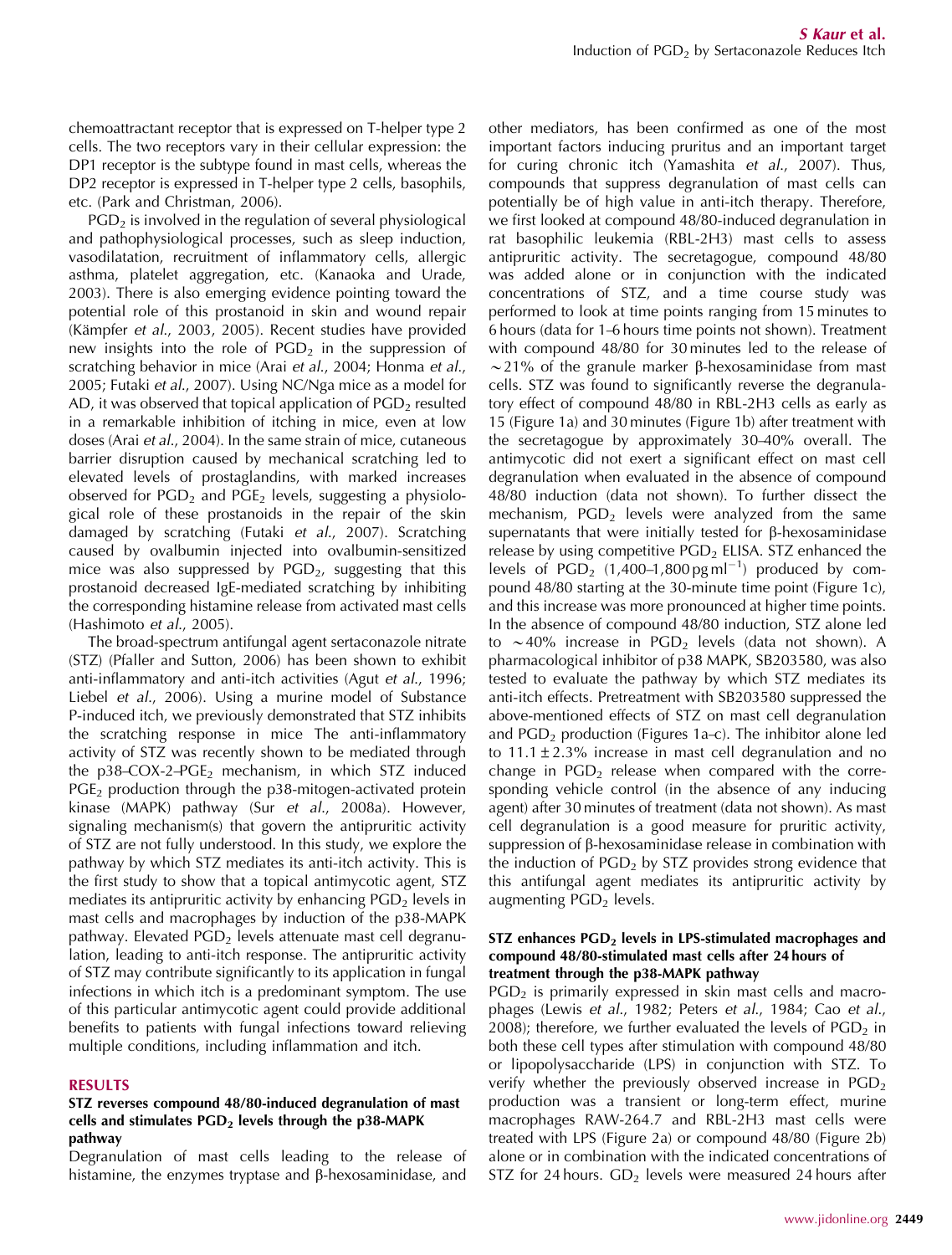

Figure 1. Sertaconazole nitrate reverses compound 48/80-induced degranulation of mast cells and stimulates PGD<sub>2</sub> levels through the p38-MAPK pathway. RBL-2H3 mast cells were pretreated with the p38 MAPK inhibitor, SB203580 (10  $\mu$ m), for (a, c) 30 or (b) 45 minutes, followed by another pretreatment with the indicated concentrations of STZ for 30 minutes. After the pretreatments, compound 48/80 (30  $\mu$ g ml<sup>-1</sup>) was added to the cells for (a) 15 or (b) 30 minutes. The supernatants and pellets were assayed for the release of the granule marker  $\beta$ -hexosaminidase as an indicator of mast cell degranulation. (c) Supernatants collected after 30 minutes of compound 48/80 treatment were also used to assess PGD<sub>2</sub> levels by ELISA. A one-way analysis of variance with Newman–Keuls *post hoc* test was used to determine significance, \**P*<0.05 vs. uninduced control; \*\**P*<0.05 vs. 48/80; \*\*\**P*<0.05 vs. 48/80 + corresponding dose of STZ. MAPK, mitogen-activated protein kinase; PGD<sub>2</sub>, Prostaglandin D<sub>2</sub>; RBL-2H3, rat basophilic leukemia; STZ, sertaconazole nitrate.

treatment by ELISA. Data confirmed that STZ enhanced LPSor compound 48/80-induced  $PGD<sub>2</sub>$  levels in macrophages and mast cells, respectively, at 24 hours. This effect was reversed by the addition of the p38 inhibitor, SB203580, emphasizing that STZ exerts its effects through the p38-MAPK pathway (Figures 2a and b). The inhibitor alone led to a  $4.4 \pm 3.9\%$  decline in mast cell degranulation when compared with the corresponding vehicle control (in the absence of any inducing agent) after 24 hours of treatment (data not shown). These observations are significant in confirming the role of STZ in enhancing  $PGD<sub>2</sub>$  levels in both the primary cell types that express  $PGD<sub>2</sub>$  synthase.

# Exogenous  $PGD<sub>2</sub>$  reverses the degranulatory effects of compound 48/80 in mast cells. A selective DP1 receptor antagonist, MK0524 blocks the effects of  $PGD<sub>2</sub>$  and STZ on mast cell degranulation

The degranulation and  $PGD<sub>2</sub>$  ELISA results discussed previously suggest that STZ suppresses degranulation of mast cells by enhancing  $PGD<sub>2</sub>$  levels. To confirm the role of  $PGD<sub>2</sub>$ as an antipruritic agent, we investigated whether addition of exogenous  $PGD<sub>2</sub>$  would have a direct effect on mitigating compound 48/80-induced degranulation of RBL-2H3 mast cells. Cultured cells were pretreated with mutiple doses of exogenous  $PGD<sub>2</sub>$  for 30 minutes, followed by treatment with compound 48/80 for 30 minutes. At that point, supernatants

added  $PGD<sub>2</sub>$  directly suppressed degranulation in mast cells caused by compound 48/80 in a dose-dependent manner by  $>50\%$ , thus underlining the role of this prostanoid as a natural antipruritic agent (Figure 3a). Mast cells have been shown to express the DP1 receptor for  $PGD<sub>2</sub>$  (Park and Christman, 2006). To demonstrate that  $PGD<sub>2</sub>$  acts through this receptor in curtailing mast cell degranulation, we used a selective DP1 receptor antagonist, MK0524, to block those effects. Cultured RBL-2H3 cells were pretreated with two doses (20 and 50  $\mu$ M) of MK0524 for 1 hour, followed by treatment with exogenous  $PGD<sub>2</sub>$  and/or compound 48/80 for 30 minutes each. Samples were analyzed for the degranulation marker  $\beta$ -hexosaminidase. Although the lower dose of the receptor antagonist  $(20 \mu)$  did not have a significant effect on mast cell degranulation caused by compound 48/80, the higher dose  $(50 \mu)$  significantly enhanced degranulation. Pretreatment of cells with MK0524 (50  $\mu$ M), followed by addition of exogenous  $PGD<sub>2</sub>$  resulted in abrogation of the effects of  $PGD<sub>2</sub>$  on decreasing degranulation (Figure 3b). The DP1 receptor antagonist was also successful in reversing the activity of STZ on decreasing compound 48/80-induced mast cell degranulation (Figure 3c), thus confirming that STZ exerts its antipruritic effects through  $PGD<sub>2</sub>$ . In control experiments, treatment of mast cells with MK0524 in the

(culture media) and pellets were separated and analyzed for the degranulation marker  $\beta$ -hexosaminidase. Exogenously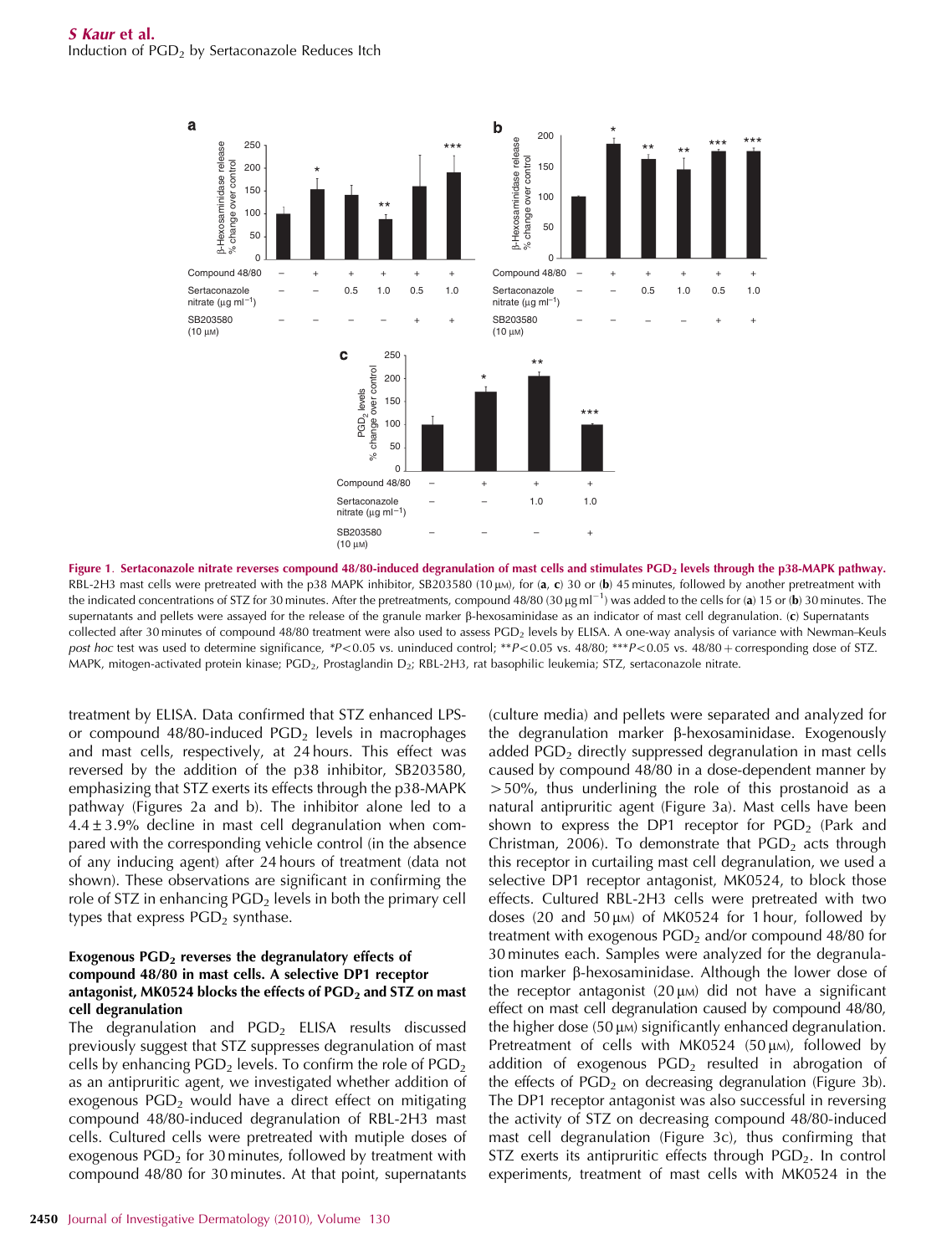

Figure 2. Sertaconazole nitrate enhances PGD<sub>2</sub> levels after 24-hour treatments in LPS-stimulated macrophages and compound 48/80-stimulated mast cells through the p38-MAPK pathway. (a) Murine macrophages RAW-264.7 and (b) RBL-2H3 mast cells were treated with (panel a) LPS (100 ng ml<sup>-1</sup>) or (panel **b**) compound 48/80 (30 µg ml<sup>-1</sup>) alone or in combination with the indicated concentrations of sertaconazole nitrate (STZ) after 30-minute pretreatment with the p38 MAPK inhibitor, SB203580 (10 µm), and PGD<sub>2</sub> levels were measured 24 hours later by ELISA. A one-way analysis of variance with Newman–Keuls *post hoc* test was used to determine significance. \**P*<0.01 vs. (panel **a**) LPS or (panel **b**) compound 48/80; \*\* $P$ <0.01 vs. (panel a) LPS + corresponding dose of STZ or (panel **b**) compound 48/80 + STZ. LPS, lipopolysaccharide; MAPK, mitogen-activated protein kinase; PGD<sub>2</sub>, Prostaglandin D<sub>2</sub>; RBL-2H3, rat basophilic leukemia.

absence of any inducing agent, for 1 hour, led to  $7.3 \pm 5.3\%$ decline in  $\beta$ -hexosaminidase release when compared with the corresponding vehicle. Similar results were obtained when the cells were treated with exogenous  $PGD<sub>2</sub>$  without compound 48/80 induction; a decline of  $7.9 \pm 5.1\%$  in mast cells degranulation was observed by using  $100 \mu$ M dose of  $PGD<sub>2</sub>$  (data not shown). Overall, these results provide further evidence that  $PGD<sub>2</sub>$  acts through the DP1 receptor in its scope as a physiological antipruritic agent, and are consistent with previously published reports on the anti-itch activity of PGD<sup>2</sup> in murine models of AD and mast cells (Chan *et al*., 2000; Arai *et al*., 2004; Hashimoto *et al*., 2005; Honma *et al*., 2005; Futaki *et al*., 2007).

## STZ leads to the activation of p38 MAPK in mast cells

We have previously shown that STZ induces the p38-MAPK pathway in primary human keratinocytes, leading to an antiinflammatory response by the production of PGE<sub>2</sub> (Sur *et al.*, 2008a). Results discussed so far confirm the role of p38 MAPK in lowering degranulation and augmenting  $PGD<sub>2</sub>$ levels by STZ (Figures 1 and 2). To corroborate these results, we sought to determine whether this antifungal agent leads to the direct activation of the p38-MAPK pathway in mast cells. RBL-2H3 cells were treated with STZ  $(1 \mu g m)^{-1}$  for a timecourse study ranging from 15 to 60 minutes. Western blotting with the phospho-p38 antibody confirmed that STZ led to the activation of p38 MAPK in mast cells, with more than twofold increase in the phosphorylation of the p38 protein at the 15-minute time point (Figure 4). The same blot was then stripped and reprobed with total p38 MAPK and  $\alpha/\beta$ -tubulin antibodies to show equal protein loading.

# Topical treatment with STZ inhibits scratching in a murine model of pruritus through the  $PGD<sub>2</sub>$  pathway

To validate our *in vitro* results, we used ICR mice, which are a good model for evaluating itch mediators and mechanisms (Inagaki *et al*., 2001). Control, shaved mice scratched an average of  $8.0 \pm 7.9$  times, whereas those injected with the vehicle (saline) scratched  $9.0 \pm 9.6$  times in a 30-minute time period. These mice were pretreated with a topical application of STZ for 30 minutes. Compound 48/80, prepared in sterile physiological saline, was injected into the interscapular part of the back of the mice, and the number of scratches was counted. STZ significantly inhibited the number of scratches elicited by compound 48/80 treatment in mice by  $42.5 \pm 7.2$ % as shown in Figure 5a. Pretreatment with EtoH vehicle alone for 30 minutes before compound 48/80 treatment had no significant effect on decreasing scratching, the average scratches from  $80.7 \pm 5.4$  to  $76.9 \pm 4.3$  times in a 30-minute time period. To further assess the mechanism of action, a nonselective COX inhibitor, ibuprofen, or a selective DP1 receptor antagonist, MK0524, was also topically applied for 30 minutes pretreatment, followed by sertaconazole or compound 48/80 treatments. The inhibitory effect of STZ on scratching was significantly reversed by the application of ibuprofen or the  $PGD<sub>2</sub>$  receptor antagonist, thus confirming that the anti-itch activity of STZ is mediated through  $PGD<sub>2</sub>$  (Figure 5b). It is also noteworthy that blocking the DP1 receptor by using MK0524 (in the absence of STZ treatment) augmented the scratching behavior in mice elicited by compound 48/80 (Figure 5b), thus confirming that  $PGD<sub>2</sub>$  acts as a physiological antipruritic agent.

# **DISCUSSION**

We have previously shown that STZ, an imidazole-type antifungal agent elicits anti-itch response in a Substance P-induced murine model of pruritus (Liebel *et al*., 2006). The anti-inflammatory properties of STZ were recently attributed to an increase in  $PGE<sub>2</sub>$  production through the p38-MAPK pathway (Sur *et al*., 2008a). However, signaling mechanism(s) governing the anti-itch effects of this antimycotic are still poorly understood. In this study, we sought to elucidate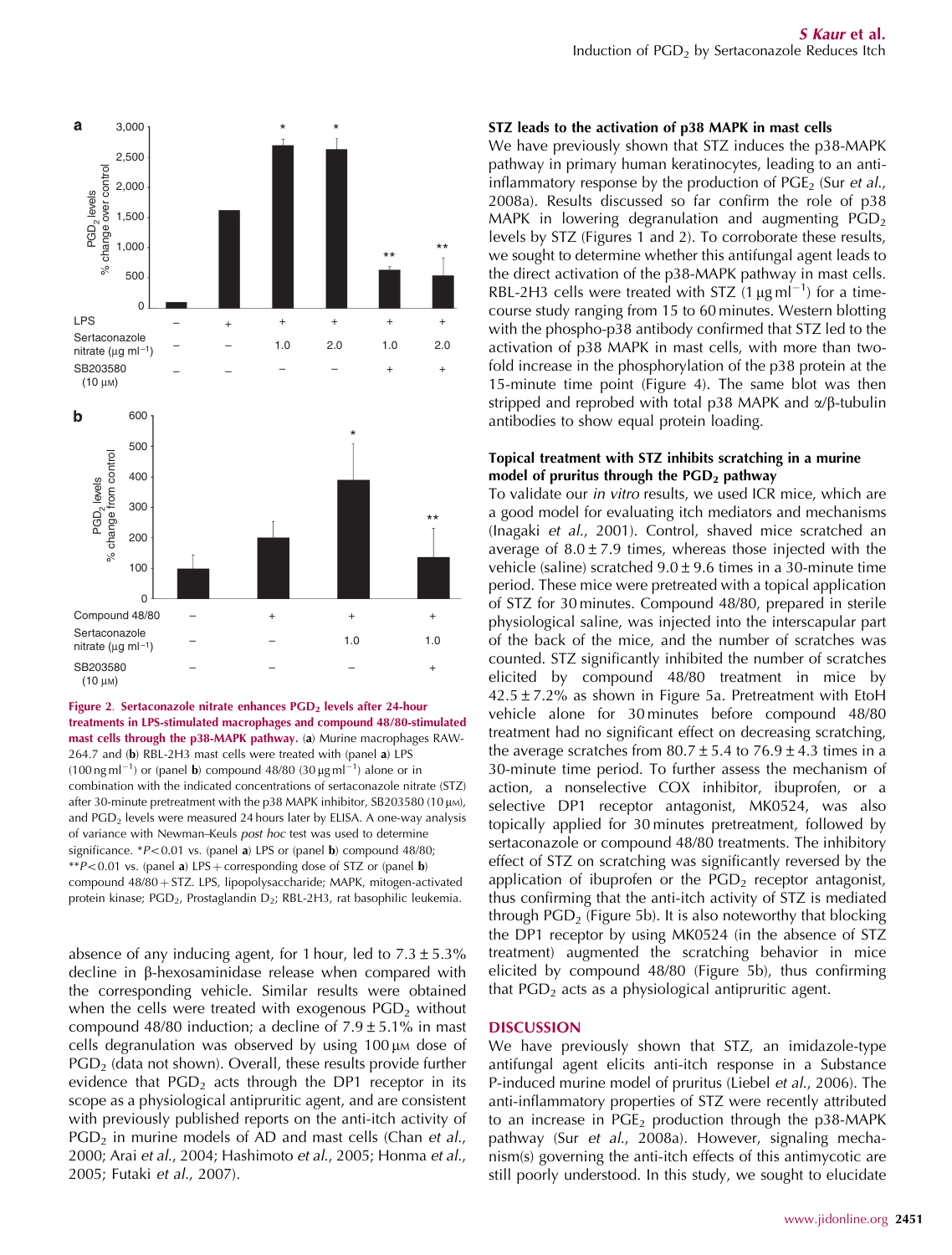

Figure 3. Exogenous PGD<sub>2</sub> reverses the degranulatory effects of compound 48/80 in mast cells in a dose-dependent manner. Selective DP1 receptor antagonist, MK0524, augments degranulation by blocking the effects of exogenous PGD<sub>2</sub> and sertaconazole nitrate. (a) Cultured RBL-2H3 mast cells were pretreated with the indicated doses of exogenous PGD<sub>2</sub> (10 n<sub>M</sub>–100 µ<sub>M</sub>) for 1 hour, followed by treatment with compound 48/80 (30 µg ml<sup>-1</sup>) for 30 minutes. Samples were analyzed for the degranulation marker  $\beta$ -hexosaminidase. Results show a dose-dependent effect of the prostanoid on abrogating mast cell degranulation. A one-way analysis of variance with Newman–Keuls *post hoc* test was used to determine significance. *\*P*<0.01 vs. uninduced control; \*\**P*<0.01 vs. 48/80. (b) Mast cells were pretreated with two doses of the DP1 receptor antagonist MK0524 (50 µM) alone for 1 hour, and/or followed by cotreatment with exogenous PGD<sub>2</sub> (10  $\mu$ M) for 30 minutes before the addition of compound 48/80 for 30 minutes as indicated. A one-way analysis of variance with Newman–Keuls post hoc test was used to determine significance. \*P<0.05 vs. 48/80; \*\*P<0.05 vs. 48/80 + MK0524. (c) RBL-2H3 cells were pretreated with MK0524 (50  $\mu$ w) for 1 hour, followed by cotreatment with STZ (0.5  $\mu$ g ml<sup>-1</sup>) for 30 minutes before the addition of compound 48/80 for 30 minutes as indicated. A one-way analysis of variance with Newman–Keuls *post hoc* test was used to determine significance. *\*P*<0.01 vs. 48/80; *\*\*P*<0.01 vs. 48/80 + STZ. DP1, prostanoid D receptor 1; PGD<sub>2</sub>, Prostaglandin D<sub>2</sub>; RBL-2H3, rat basophilic leukemia; STZ, sertaconazole nitrate.



Figure 4. Sertaconazole nitrate leads to the activation of p38 MAPK in mast cells. RBL-2H3 mast cells were treated with STZ (0.5 or  $1 \mu g$  ml<sup>-1</sup>) for the indicated time periods, followed by protein analysis. Whole-cell extracts were western blotted and probed with respective antibodies as indicated. Results show that treatment with STZ resulted in the activation of p38 MAPK, without affecting the levels of total p38. MAPK, mitogen-activated protein kinase; RBL-2H3, rat basophilic leukemia; STZ, sertaconazole nitrate.

the mechanism of action by which STZ inhibits the itch response induced by the pruritogen, compound 48/80.

The 2H3 sublines of RBL-2H3 cells are analogs of mast cells that degranulate and have been used extensively to study the biochemical pathways for secretion in mast cells (Barsumian *et al*., 1981). Upon activation, these cells release histamine and  $\beta$ -hexosaminidase, which are stored in the secretory granules and are used as markers for mast cell degranulation (Schwartz *et al*., 1981; Yamada *et al*., 2007). To mimic a pruritogenic response, we used compound 48/80, a mixture of polymers derived from *N*-methyl-*p*-methoxyphenylethylamine, which belongs to a family of polybasic mast cell secretagogues (Chahdi *et al*., 2000), and has been shown to induce histamine release from mast cells by multiple mechanisms (Rothschild, 1970; Koibuchi *et al*., 1985).

Degranulation of mast cells is one of the most important factors in the induction of pruritus and an important target for chronic itch (Yamashita *et al*., 2007). Therefore, we first elicited a degranulatory response in mast cells by the action of compound 48/80, and conducted a time-course study in which STZ was added to the cells in conjunction with this polybasic secretagogue. We observed that treatment with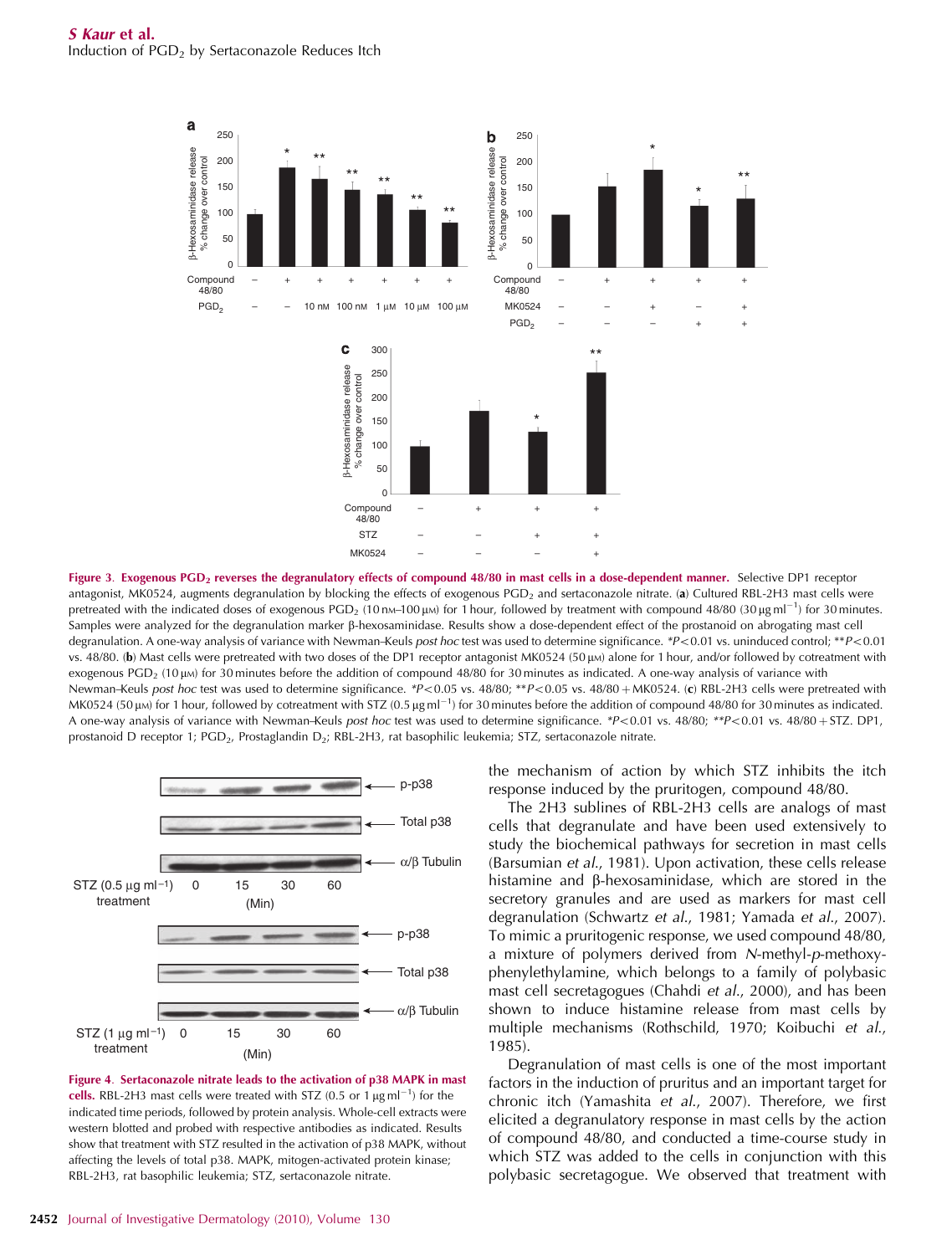

Figure 5. Topical treatment with sertaconazole nitrate inhibits scratching behavior in a murine model of pruritus through the  $PGD<sub>2</sub>$  pathway. ICR mice were pretreated for 30 minutes with topical application of 1% STZ. Compound  $48/80$  (50 µg/50 µl w/v) was injected into an area on the back of the mice, and the number of scratches was counted in a 30-minute period. (a) Compound 48/80 drastically enhanced scratching in mice  $(n = 14$  mice), which was significantly inhibited by treatment with 1% STZ ( $(n = 10$  mice) (panel a). This reduction in itch was reversed by cotreatment of STZ with topical ibuprofen ( $(1\%$  in ethanol) ( $n = 8$  mice)). A one-way analysis of variance with Newman–Keuls *post hoc* test was used to determine significance. \*P<0.05 vs. no 48/80 treatment,  $*P<0.05$  vs. 48/80,  $**P<0.05$  vs. 48/80 + STZ. (b) To confirm the mechanism of action,  $50 \mu l$  volume of a selective DP1 receptor antagonist, MK0524 (0.1% in ethanol), was topically applied for 30 minutes pretreatment ( $n = 8-11$  mice), followed by STZ and/or compound 48/80 treatments (panel b). A one-way analysis of variance with Newman–Keuls *post hoc* test was used to determine significance. *\*P*<0.05 vs. no 48/80 treatment, \*\**P*<0.05 vs. 48/80, \*\*\**P*<0.05 vs. 48/80 + STZ. PGD<sub>2</sub>, Prostaglandin D<sub>2</sub>; STZ, sertaconazole nitrate.

compound 48/80 led to the degranulation of mast cells under the conditions we tested, whereas preincubation with STZ reversed those effects at 15 and 30 minutes exposure to the secretagogue (Figures 1a and b). Similar results were also recorded for longer time points evaluated (data not shown). Mitigation of mast cell degranulation by STZ is a good indicator of its antipruritic efficacy, falling along the lines of earlier studies reported by us (Liebel *et al*., 2006).

There have been some previous reports in literature that RBL-2H3 mast cells do not respond to nonimmunological

stimuli such as compound 48/80 without being cocultured with fibroblasts (Swieter *et al*., 1993) or sensitized with the kinase inhibitor, quercetin (Senyshyn *et al*., 1998; Chahdi *et al*., 2000). We tested the response of RBL-2H3 cells to compound 48/80 in the absence and presence of prolonged exposure to quercetin and analyzed degranulation levels. In contrast, we recorded no significant difference in the levels of b-hexosaminidase release in RBL-2H3 cells pretreated with quercetin when compared with untreated cells under the conditions we tested (data not shown). It is possible that media conditions and high cell-passage number might have a role in the response of these cells to compound 48/80. We observed a trend toward lower degranulation in these cells at high passages. In addition, the end point being measured in this case ( $\beta$ -hexosaminidase release) is different from those looked at in some of the previous reports. As a result, studies mentioned in this paper were conducted in RBL-2H3 cells in the absence of any pretreatment with the kinase inhibitor, quercetin.

Several reports in literature suggest that  $PGD<sub>2</sub>$  might serve to attenuate pruritogenic (itch) responses in animal models of AD and mast cells (Chan *et al*., 2000; Arai *et al*., 2004; Hashimoto *et al*., 2005; Honma *et al*., 2005; Futaki *et al*., 2007). As this prostanoid is primarily expressed in mast cells and macrophages (Lewis *et al*., 1982; Peters *et al*., 1984; Cao *et al*., 2008), we decided to investigate whether STZ alters PGD<sub>2</sub> levels in RBL-2H3 mast cells and RAW-264.7 macrophages. Corresponding to the time points evaluated in the mast cell degranulation assay,  $PGD<sub>2</sub>$  levels were also measured using competitive ELISA. STZ boosted  $PGD<sub>2</sub>$ production in mast cells starting at 30 minutes treatment (Figure 1c). In addition to these short-term effects, we also observed that STZ boosted  $PGD<sub>2</sub>$  produced by mast cells in response to compound 48/80 after treatment for 24 hours (Figure 2a). Similar results were obtained in the macrophages, in which induction of  $PGD<sub>2</sub>$  production by LPS was further stimulated by STZ (Figure 2b) at the 24-hour time point. In addition, we also observed analogous results with STZ on IgEmediated induction of  $PGD<sub>2</sub>$  in RBL-2H3 mast cells, confirming that these effects are not restricted only to 48/ 80-induced  $PGD<sub>2</sub>$  production (data not shown).

To further elucidate the endogenous antipruritic effects of  $PGD<sub>2</sub>$  and to confirm whether this postanoid has a direct influence on mast cell degranulation, we exogenously added  $PGD<sub>2</sub>$  to RBL-2H3 cells and monitored compound 48/80induced degranulation. Pretreatment of mast cells with  $PGD<sub>2</sub>$ before compound 48/80 directly mitigated degranulation in a dose-dependent manner (Figure 3a). These effects were reversed in the presence of a selective DP1 receptor antagonist, MK0524 (Figure 3b). It is also notable that blocking the PGD<sub>2</sub> receptor by using MK0524 (at 50  $\mu$ M dose) significantly increased mast cell degranulation caused by compound 48/80 (Figure 3b), and inverted the effects of STZ on decreasing degranulation (Figure 3c). Our results corroborate previously published reports (Chan *et al*., 2000; Arai *et al*., 2004; Hashimoto *et al*., 2005; Honma *et al*., 2005; Futaki *et al.*, 2007) on the anti-itch effects of PGD<sub>2</sub>. It has also been previously reported that agents that induce and sustain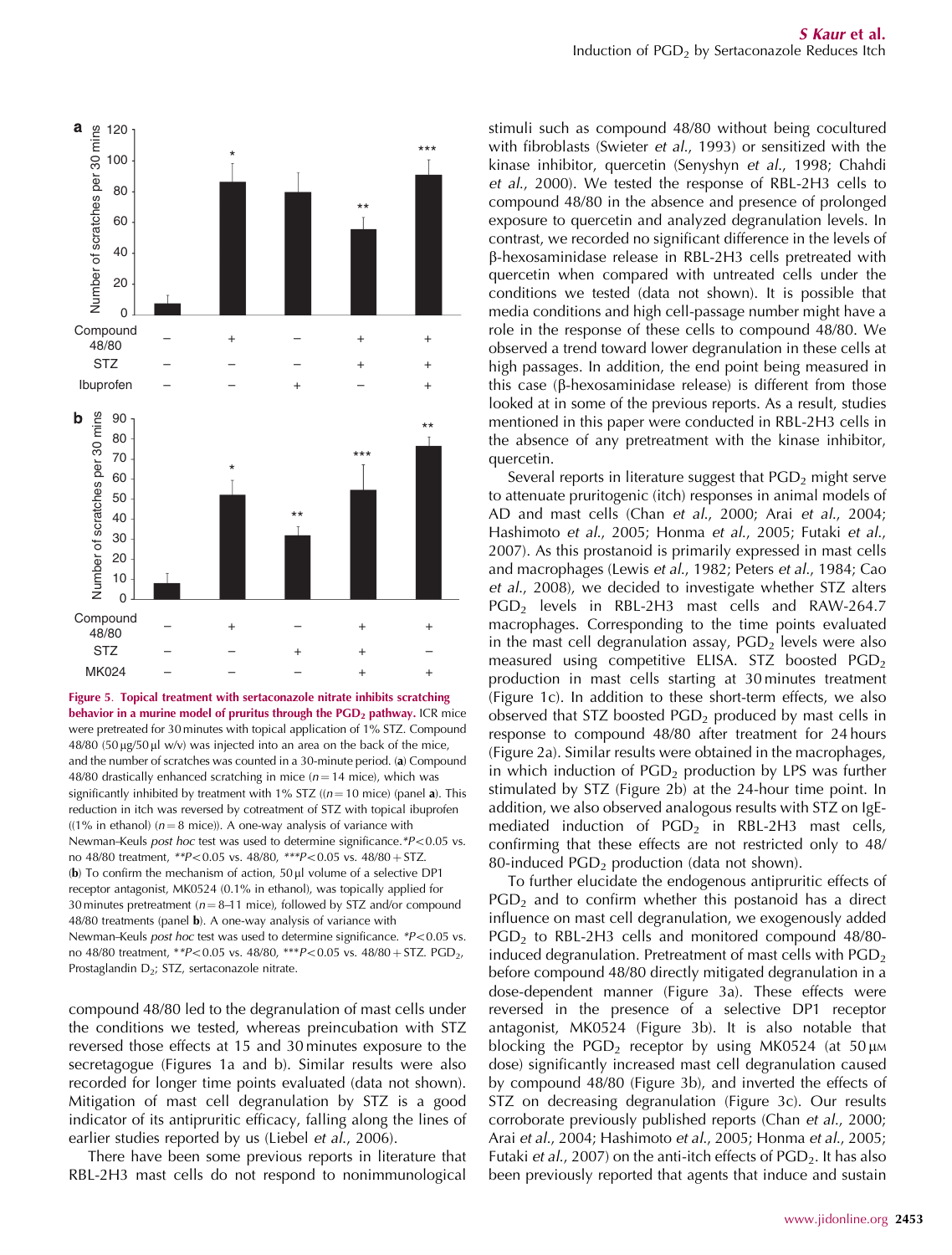intracellular cAMP levels attenuate the release of mediators from mast cells (Peachell *et al*., 1988; Weston and Peachell, 1998). PGD<sub>2</sub> and BW245C (DP receptor-specific agonist) have also been shown to enhance cAMP levels in CHO cells transfected with the DP1 receptor (Hirata *et al*., 1994), and in rat peritoneal mast cells (Lau and Chan, 2001). Taken together, our results showing the inhibition of mast cell degranulation by  $PGD<sub>2</sub>$  through the DP1 receptor may potentially be attributed to the activation of adenyl cyclase by the  $G_s$  protein, leading to the increased production of cAMP.

The p38 MAPK is known to have a role in proinflammatory cytokine production in response to various external stimuli (Saklatvala, 2004; Borders *et al*., 2008). We have also shown that activation of this kinase by STZ in keratinocytes can lead to nonclassical anti-inflammatory effects by the production of PGE<sub>2</sub> (Sur *et al.*, 2008a). To further dissect the mechanism for the antipruritic effects of STZ, we used a pharmacological inhibitor of p38 MAPK, SB203580. Pretreatment of RBL-2H3 mast cells with SB203580 reversed the effects of STZ on attenuation of mast cell degranulation (Figures 1a and b) and  $PGD<sub>2</sub>$  production in mast cells and macrophages, both (Figures 1a–c and 2a and b) highlighting the role of this signaling pathway in mediating the anti-itch effects of STZ. We also confirmed that STZ induces phosphorylation of the p38 MAPK protein in mast cells by western blotting (Figure 4). A time-course study was performed in which RBL-2H3 cells were treated with the antimycotic, and cell lysates were analyzed for phospho-p38 MAPK, followed by total p38 MAPK and  $\alpha/\beta$ -tubulin to verify equal protein loading. STZ led to the activation of p38 MAPK within 15 minutes, and this induction remained unchanged until at least 60 minutes. These results corroborate our initial observations signifying that the p38-MAPK pathway is involved in the antipruritic effects of STZ by the production of  $PGD<sub>2</sub>$ . Other antifungal agents, such as butoconazole, fluconazole, terconazole, tioconazole, or ketoconazole, failed to stimulate the p38-MAPK pathway (data not shown), suggesting that the above-described activity is independent of the azole structure, and is specific to STZ.

Owing to the fact that STZ resulted in abrogation of mast cell degranulation in the 15-minute time period, and escalated  $PGD<sub>2</sub>$  levels in 30 minutes, we hypothesized that under these conditions, the synthesis of  $PGD<sub>2</sub>$  might involve COX-1-mediated liberation of arachidonic acid. Using specific COX-1 and COX-2 inhibitors, it has been previously shown that abrogation of COX-1 is associated with increased scratching behavior in mice, which is improved by the topical application of PGD<sub>2</sub> (Sugimoto *et al.*, 2006a). In a separate study, mechanical scratching caused by a stainlesssteel wire brush led to elevated  $PGD<sub>2</sub>$  levels in a 10-minute time period, signifying the involvement of the COX-1 isozyme, especially as COX-2 was shown to be induced after 3 hours (Sugimoto *et al*., 2006b). In the same report, it was also shown that levels of  $PGD<sub>2</sub>$  and some other prostanoids were markedly lower in the scratched skin of COX-1-deficient mice. However, only  $PGD<sub>2</sub>$  levels were suppressed in the normal skin of COX-1-deficient mice, collectively suggesting that cutaneous  $PGD<sub>2</sub>$  could be

primarily produced by the action of the COX-1 enzyme (Sugimoto *et al*., 2006b).

Finally, using ICR mice as a model for evaluating itch mediators and mechanisms (Inagaki *et al*., 2001), topical application of STZ in conjunction with compound 48/80, resulted in the abrogation of scratching behavior (Figure 5a). As COX enzymes have a crucial role in the biosynthesis of prostanoids, we used ibuprofen, a nonselective COX inhibitor, or the selective DP1 receptor antagonist, MK0524, to further delineate the signaling pathway. Topical application of ibuprofen and MK0524 for 30 minutes, followed by STZ or compound 48/80 treatments led to a reversal of the inhibition caused by STZ. It is also worth discussing that blocking the DP1 receptor by using MK0524 along with compound 48/80 augmented the scratching behavior in mice (Figure 5b) and this observation corroborates our *in vitro* mast cell degranulation results with the receptor antagonist. Activation of mast cells by compound 48/80 leads to the release of low levels of  $PGD<sub>2</sub>$  in addition to several itch mediators.  $PGD<sub>2</sub>$  acts as a natural anti-itch agent by suppressing mast cell degranulation, which is confirmed by our *in vitro* and *in vivo* data. The exact potential of compound 48/80 to elicit an itch response is evident by our *in vivo* results with the DP1 receptor antagonist. STZ enhances  $PGD<sub>2</sub>$  production and mitigates the pruritic effects of compound 48/80 through this mode of action. The *in vivo* results also suggest that topically applied STZ may affect mast cells, and possibly macrophages. Overall, our data reveal one of the plausible mechanisms through which this antimycotic agent might exert its anti-itch effects. There can also be other modes of action by which STZ affects pruritus. For instance, it has also been shown that Substance P evokes a scratching response in mast cell-deficient mice as well (Andoh *et al*., 1998). Such an effect might be mediated by pathways different from those discussed in this study.

Fungal infections represent the second most frequently reported skin disease in the United States after acne (Weinstein and Berman, 2002), and the broad-spectrum antimycotic efficacy of STZ (Ertaczo, 2%) is well established (Weinstein and Berman, 2002; Pfaller and Sutton, 2006; Ribotsky, 2009). One of the most common dermatophyte infections tinea pedis (specific to feet) is characterized by irritation, burning, and itching related to severity of the disease (Weinstein and Berman, 2002). On the basis of our observations, topical induction of  $PGD<sub>2</sub>$  can potentially mitigate the itch response associated with several dermatological conditions. Collectively, our findings provide strong evidence that  $PGD<sub>2</sub>$  has a physiological role in the suppression of pruritus by acting through the DP1 receptor, and that the anti-itch effects of STZ are mediated by enhancing the release of this prostanoid through activation of the p38- MAPK pathway in mast cells and macrophages in the skin.

## MATERIALS AND METHODS **Materials**

STZ was obtained from Ferrer Pharmaceuticals (Barcelona, Spain). Compound 48/80, LPS, SB203580, and NAG (b-Nitrophenyl  $N$ -acetyl  $\beta$ -D-glucosaminide) were procured from Sigma (St Louis,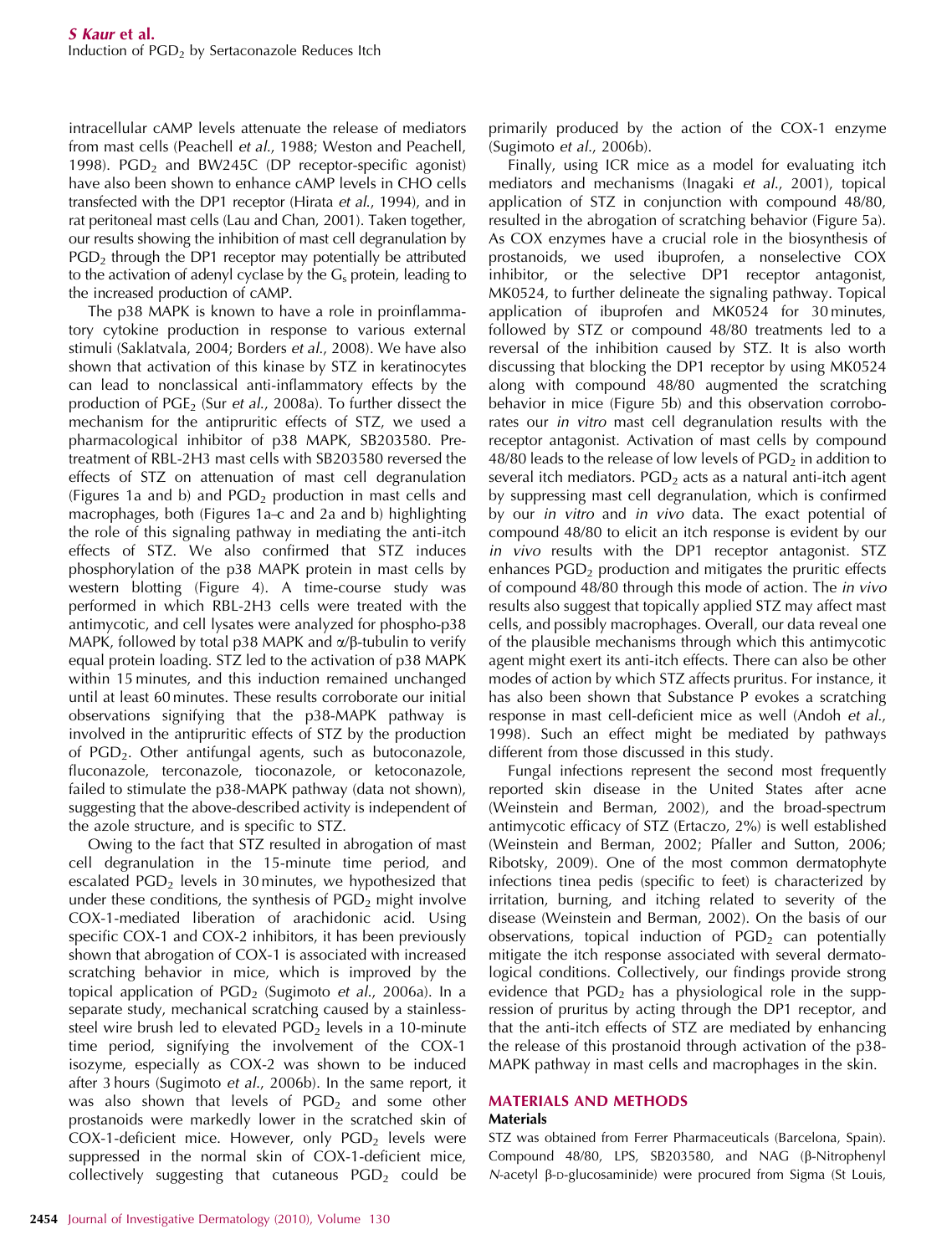MO). Phospho-p38 and p38 MAPK and  $\alpha/\beta$ -tubulin antibodies were purchased from Cell Signaling Technology (Danvers, MA). Lipofectamine 2000 transfection reagent was obtained from Invitrogen Corporation (Carlsbad, CA).  $PGD<sub>2</sub>$  and MK0524 (DP1 receptor antagonist) were procured from Cayman Chemical Company (Ann Arbor, MI).

#### Cell culture

RBL-2H3 mast cells and RAW-264.7 macrophages were purchased from ATCC (Manassas, VA) and cultured under the conditions specified by the company. In brief, RBL-2H3 cells were maintained in Eagle's MEM (ATCC) containing 15% heat-inactivated fetal bovine serum and 1% penicillin and streptomycin at 37 °C in 5%  $CO<sub>2</sub>$ . For all degranulation studies, mast cells were grown in the abovedescribed media and treated in serum-free RPMI media (Invitrogen Corporation) without phenol-red and antibiotics. RAW-264.7 cells were maintained in DMEM (Invitrogen Corporation) containing 10% fetal bovine serum and 1% penicillin and streptomycin at  $37^{\circ}$ C in  $5\%$  CO<sub>2.</sub> Treatments were carried out in DMEM with 2% fetal bovine serum and 1% penicillin and streptomycin.

## Mast cell degranulation assay

RBL-2H3 mast cells grown in 48-well plates were treated with compound 48/80 (final concentration  $30 \mu\text{g m}^{-1}$ ) alone or after pretreatment with the indicated doses of STZ in the absence or presence of the p38 MAPK inhibitor, SB203580 (10 $\mu$ m) for 15 or 30 minutes in phenol red-free and serum-free RPMI media. After incubation, the tissue culture (media) supernatants were collected and cellular pellets were lysed using 0.1% Triton X-100 in PIPES buffer. A small volume of the supernatants and pellets were collected and mixed with an equal volume of NAG dissolved in 0.1 M citrate buffer for 60–90 minutes. The reaction was stopped by the addition of 0.1 M sodium carbonate-bicarbonate buffer, and the plate was read at 405 nm. Degranulation was assessed by measuring levels of the granule marker:  $%$   $\beta$ -hexosaminidase release was calculated as the optical density of supernatant at  $405 \text{ nm} \times 100/(\text{optical density of})$  $supernatural + optical density of pellet).$ 

#### Measurement of  $PGD<sub>2</sub>$  release

Detection of  $PGD<sub>2</sub>$  in the supernatants of macrophages and mast cells was performed using a  $PGD<sub>2</sub>$  competitive ELISA kit (Cayman Chemical Company), according to manufacturer's protocol.

#### Western blotting

RBL-2H3 cells grown in 6-well plates were treated with STZ at a final concentration of 1  $\mu$ g ml<sup>-1</sup> for the indicated time periods. Cells were then washed with cold phosphate-buffered saline and lysed with RIPA lysis buffer. Lysates were centrifuged and total protein was estimated in the supernatants using a bicinchoninic acid protein assay kit (Pierce–Thermo Fisher Scientific, Rockford, IL). Protein  $(25 \,\mu g)$  was loaded on SDS-PAGE, followed by immunoblotting with specific antibodies (incubation with primary antibodies diluted 1:1,000 overnight at  $4^{\circ}$ C) and detection using the ECL chemiluminescence detection system (Amersham Life Sciences–GE Healthcare, Piscataway, NJ).

#### In vivo scratching model

All procedures used in these experiments were approved by the Institutional Animal Care and Use Committee at Johnson and Johnson.

An itch-associated response was induced by intradermal injection of compound 48/80 in ICR mice (Sur *et al*., 2008b) Mice were individually housed in a plastic cage for at least 1 hour before the experiment for acclimation, then pretreated for 30 minutes with topical application of vehicle control, or  $10 \,\mathrm{mg}\,\mathrm{ml}^{-1}$  (1%) STZ prepared in 100% ethanol (50 µl final volume), to an area of the back that had been shaved 1 day before the experiment. Each group consisted of 8–14 mice. Compound 48/80 was prepared in sterile physiological saline, then 50  $\mu$ l of a 1  $\mu$ g  $\mu$ l<sup>-1</sup> solution was injected into the interscapular part of the back, the number of scratches elicited during the 30-minute period after injection was determined as described previously (Liebel *et al*., 2006), and the number of scratches counted by visual observation conducted independently by two individuals. Ibuprofen (1% solution in ethanol) or the  $PGD<sub>2</sub>$ receptor antagonist, MK0524 (0.1% in ethanol) were also used for  $30$  minutes pretreatment  $(50 \mu l)$  volume topically applied), followed by STZ and/or compound 48/80 treatments.

#### Statistical analysis

Data are presented as mean  $\pm$  SD. A one-way analysis of variance with Newman–Keuls *post hoc* test was used to determine significance. A value of  $P < 0.05$  was considered significant.

#### CONFLICT OF INTEREST

All authors are employees of Johnson & Johnson. Parts of this work have been presented in a poster format at the Society for Investigative Dermatology Annual Meeting, Montreal, 2009.

#### ACKNOWLEDGMENTS

We are grateful to Devon Grote for technical assistance.

### **REFERENCES**

- Agut J, Tarrida N, Sacristán A et al. (1996) Antiinflammatory activity of topically applied sertaconazole nitrate. *Methods Find Exp Clin Pharmacol* 18:233–4
- Andoh T, Nagasawa T, Satoh M *et al.* (1998) Substance P induction of itchassociated response mediated by cutaneous NK1 tachykinin receptors in mice. *J Pharmacol Exp Ther* 286:1140–5
- Arai I, Takano N, Hashimoto Y *et al.* (2004) Prostanoid DP1 receptor agonist inhibits the pruritic activity in NC/Nga mice with atopic dermatitis. *Eur J Pharmacol* 505:229–35
- Barsumian EL, Isersky C, Petrino MG *et al.* (1981) IgE-induced histamine release from rat basophilic leukemia cell lines: isolation of releasing and nonreleasing clones. *Eur J Immunol* 11:317–23
- Borders AS, de Almeida L, Van Eldik LJ *et al.* (2008) The p38alpha mitogenactivated protein kinase as a central nervous system drug discovery target. *BMC Neurosci* 9(Suppl 2):S12
- Cao H, Xiao L, Park G *et al.* (2008) An improved LC-MS/MS method for the quantification of prostaglandins E(2) and D(2) production in biological fluids. *Anal Biochem* 372:41–51
- Chahdi A, Fraundorfer PF, Beaven MA (2000) Compound 48/80 activates mast cell phospholipase D via heterotrimeric GTP-binding proteins. *J Pharmacol Exp Ther* 292:122–30
- Chan CL, Jones RL, Lau HY (2000) Characterization of prostanoid receptors mediating inhibition of histamine release from anti-IgE-activated rat peritoneal mast cells. *Br J Pharmacol* 129:589–97
- Futaki N, Arai I, Sugimoto M *et al.* (2007) Role of prostaglandins on mechanical scratching-induced cutaneous barrier disruption in mice. *Exp Dermatol* 16:507–12